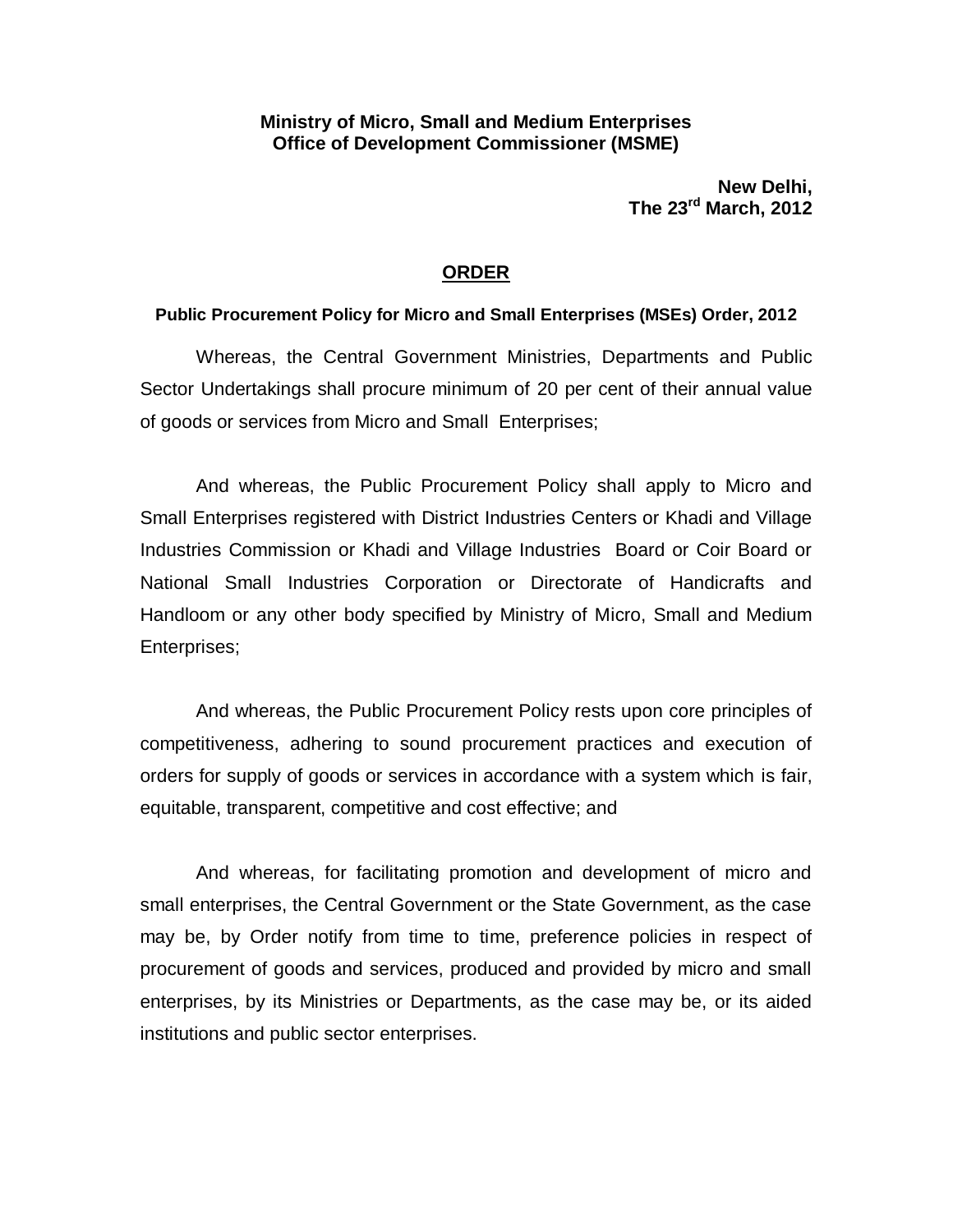Now, therefore, in exercise of the powers conferred in section 11 of the Micro, Small and Medium Enterprises Development (MSMED) Act 2006, the Central Government, by Order, notifies the Public Procurement Policy (hereinafter referred to as the Policy) in respect of procurement of goods and services, produced and provided by micro and small enterprises, by its Ministries, Departments and Public Sector Undertakings.

## **2. Short title and commencement**. -

- (1) This Order is titled as 'Public Procurement Policy for Micro and Small Enterprises (MSEs) Order, 2012'.
- (2) It shall come into force with effect from  $1<sup>st</sup>$  April 2012.

**3. Mandatory procurement from Micro Small and Enterprises. –** (1) Every Central Ministry or Department or Public Sector Undertaking shall set an annual goal of procurement from Micro and Small Enterprises from the financial year 2012-13 and onwards, with the objective of achieving an overall procurement of minimum of 20 per cent, of total annual purchases of products produced and services rendered by Micro and Small Enterprises in a period of three years.

(2) Annual goal of procurement also include sub-contracts to Micro and Small Enterprises by large enterprises and consortia of Micro and Small Enterprises formed by National Small Industries Corporation.

(3) After a period of three years i.e. from 1st April 2015, overall procurement goal of minimum of 20 per cent shall be made mandatory.

(4) The Central Ministries, Departments and Public Sector Undertakings which fail to meet the annual goal shall substantiate with reasons to the Review Committee headed by Secretary (Micro, Small and Medium Enterprises), constituted in Ministry of Micro, Small and Medium Enterprises, under this Policy.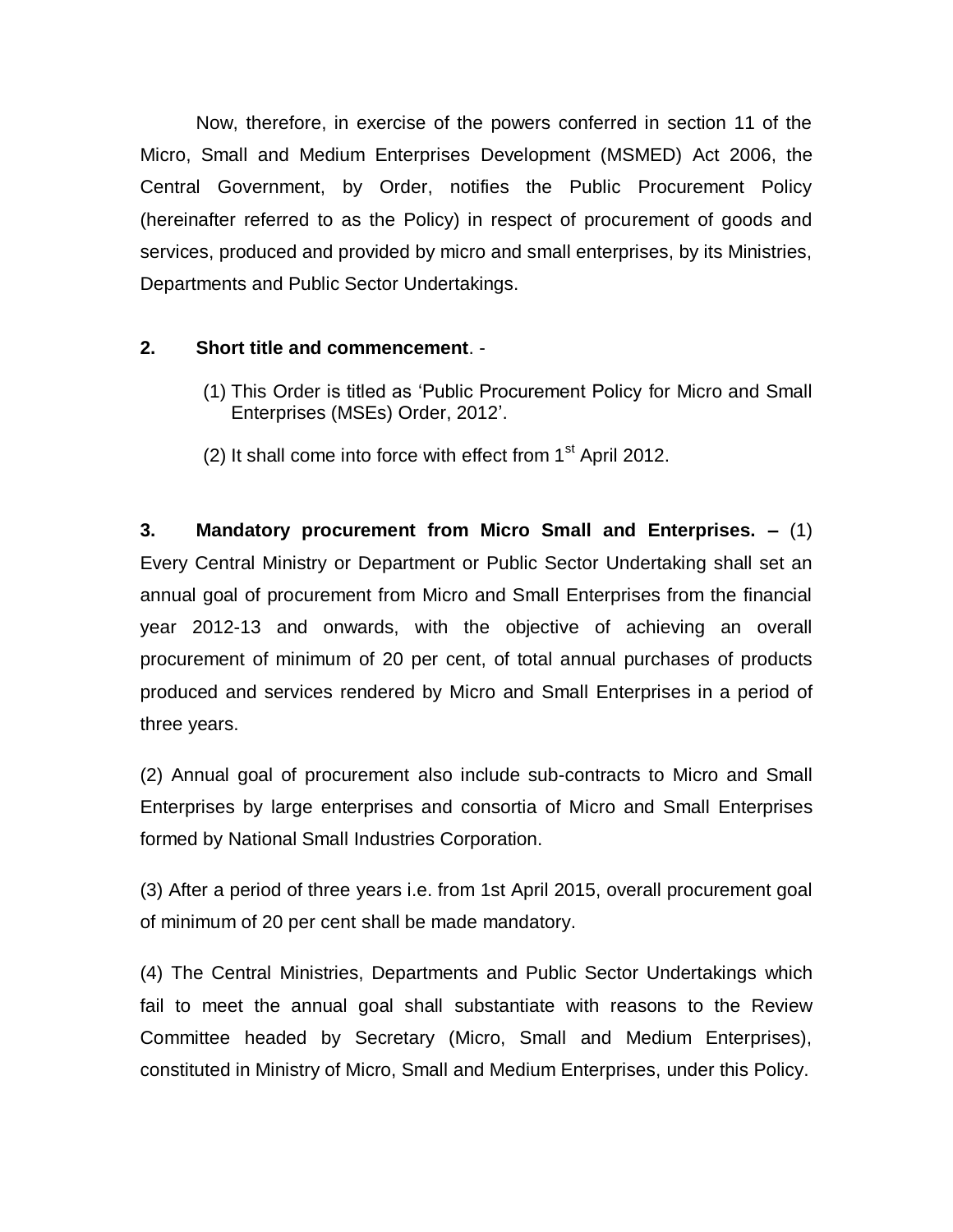**4. Special provisions for Micro and Small Enterprises owned by Scheduled Castes or Scheduled Tribes. ─** Out of 20 per cent target of annual procurement from Micro and Small Enterprises, a sub-target of 20 per cent (i.e., 4 per cent out of 20 per cent) shall be earmarked for procurement from Micro and Small Enterprises owned by the Scheduled Caste or the Scheduled Tribe entrepreneurs. Provided that, in event of failure of such Micro and Small Enterprises to participate in tender process or meet tender requirements and L1 price, 4 per cent sub-target for procurement earmarked for Micro and Small Enterprises owned by Scheduled Caste or Scheduled Tribe entrepreneurs shall be met from other Micro and Small Enterprises.

**5. Reporting of targets in Annual Report. ─** (1) The data on Government procurements from Micro and Small Enterprises is vital for strengthening the Policy and for this purpose, every Central Ministry or Department or Public Sector Undertaking shall report goals set with respect to procurement to be met from Micro and Small Enterprises and achievement made thereto in their respective Annual Reports.

(2) The annual reporting shall facilitate in better understanding of support being provided by different Ministries or Departments or Public Sector Undertakings to Micro and Small Enterprises.

**6. Price quotation in tenders. ─** (1) In tender, participating Micro and Small Enterprises quoting price within price band of L1+15 per cent shall also be allowed to supply a portion of requirement by bringing down their price to L1 price in a situation where L1 price is from someone other than a Micro and Small Enterprise and such Micro and Small Enterprise shall be allowed to supply up to 20 per cent of total tendered value.

(2) In case of more than one such Micro and Small Enterprise, the supply shall be shared proportionately (to tendered quantity).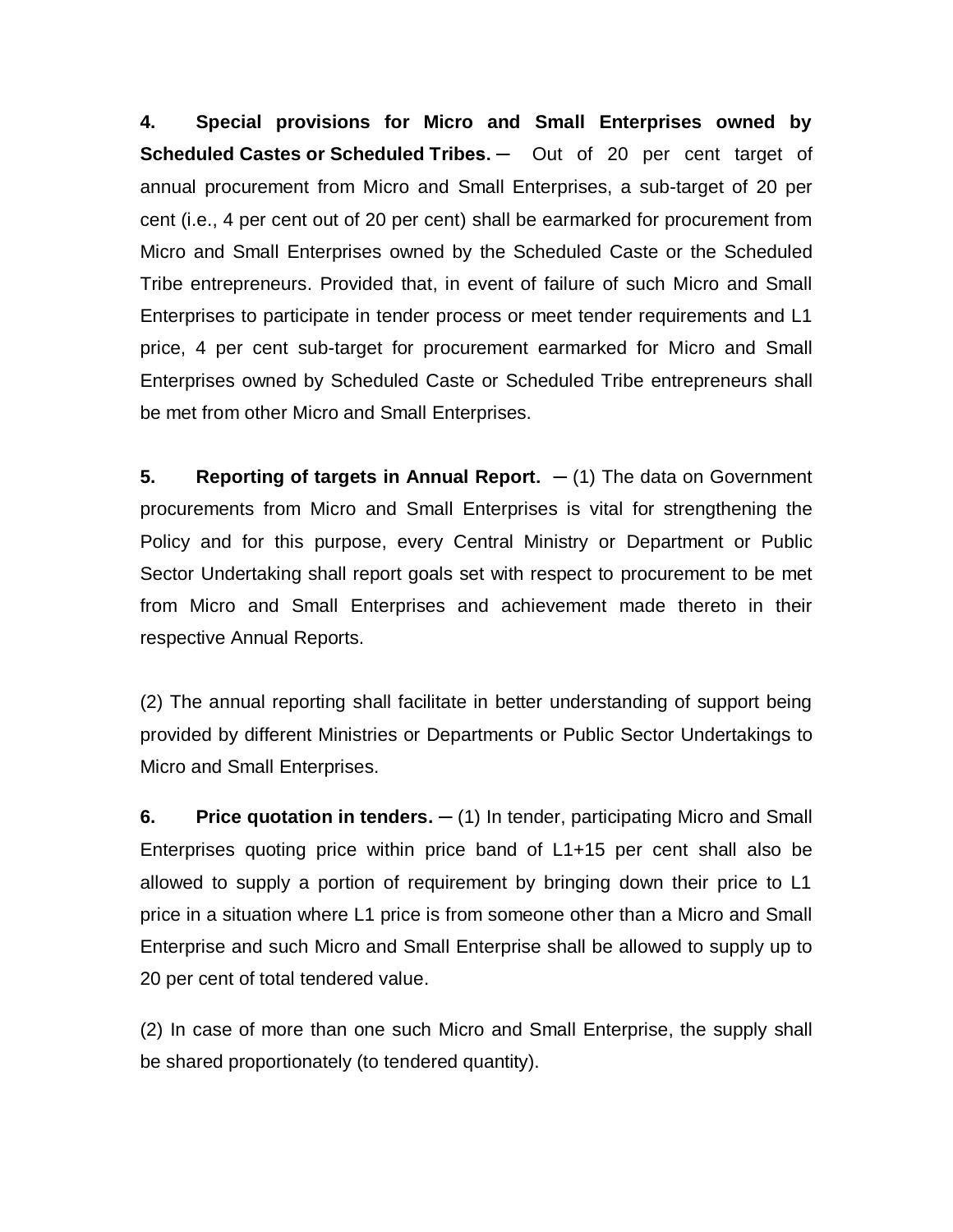**7. Developing Micro and Small Enterprise vendors. –** The Central Ministries or Departments or Public Sector Undertakings shall take necessary steps to develop appropriate vendors by organizing Vendor Development Programmes or Buyer-Seller Meets and entering into Rate Contract with Micro and Small Enterprises for a specified period in respect of periodic requirements.

**8. Annual Plan for Procurement from Micro and Small Enterprises on websites. –** The Ministries or Departments or Public Sector Undertakings shall also prepare Annual Procurement Plan for purchases and upload the same on their official website so that Micro and Small Enterprises may get advance information about requirement of procurement agencies.

**9. Enhancing participations of Micro and Small Enterprises including those owned by Scheduled Castes or Scheduled Tribes in Government procurements. ─** For enhancing participation of Scheduled Castes or Scheduled Tribes in Government procurement, the Central Government Ministries, Departments and Public Sector Undertakings shall take following steps, namely:-

- (a) Special Vendor Development Programmes or Buyer-Seller Meets shall be conducted by Departments/Public Sector Undertakings for Scheduled Castes or Scheduled Tribes;
- (b) Outreach programmes shall be conducted by National Small Industries Corporation to cover more and more Micro and Small Enterprises from Scheduled Castes or Scheduled Tribes under its schemes of consortia formation; and
- (c) National Small Industries Corporation shall open a special window for Scheduled Castes or Scheduled Tribes under its Single Point Registration Scheme (SPRS).

**10. Reduction in transaction cost. ─** To reduce transaction cost of doing business, Micro and Small Enterprises shall be facilitated by providing them tender sets free of cost, exempting Micro and Small Enterprises from payment of earnest money, adopting e-procurement to bring in transparency in tendering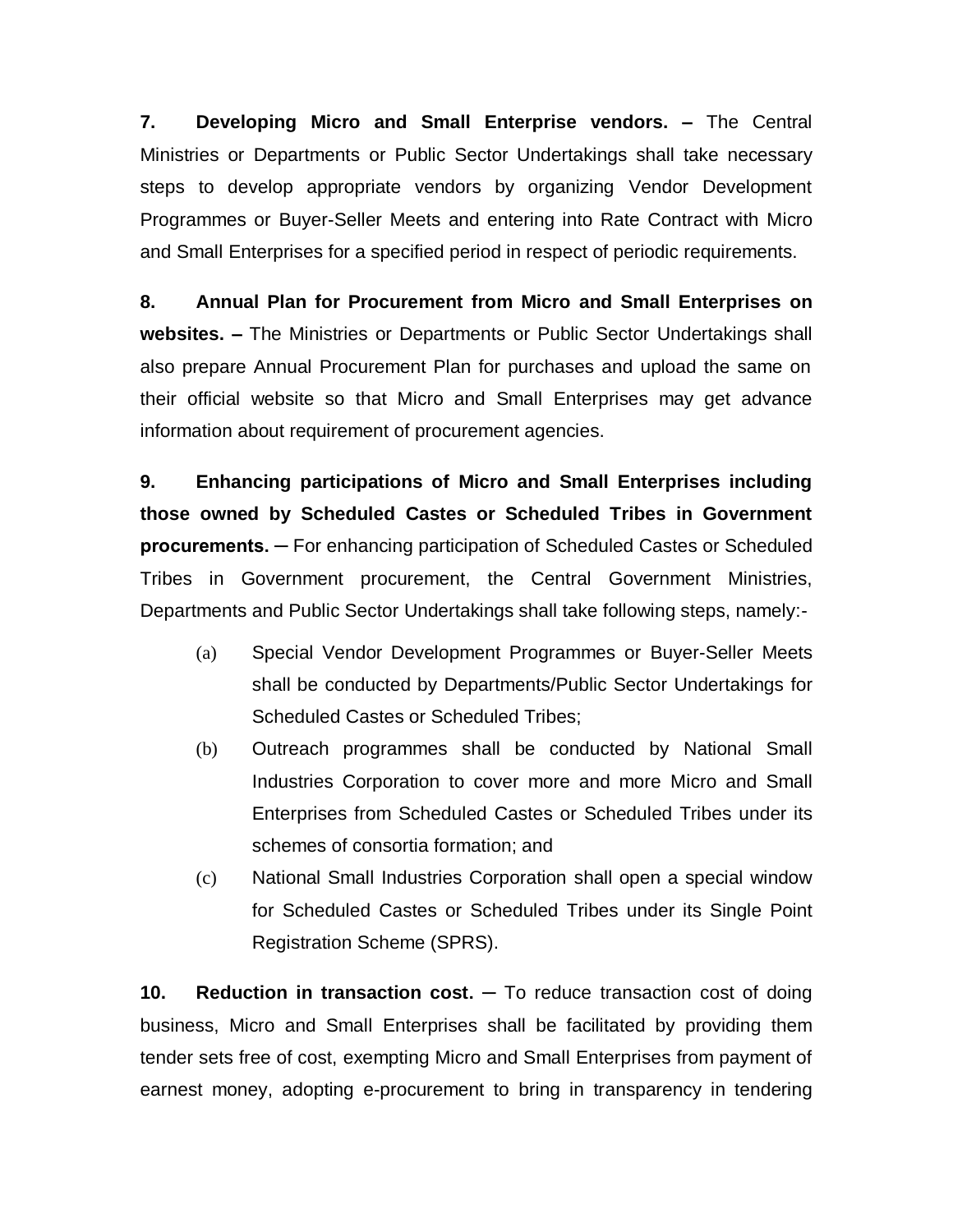process and setting up a Grievance Cell in the Ministry of Micro, Small and Medium Enterprises.

**11. Reservation of specific items for procurement. ─** To enable wider dispersal of enterprises in the country, particularly in rural areas, the Central Government Ministries or Departments or Public Sector Undertakings shall continue to procure 358 items (Appendix) from Micro and Small Enterprises, which have been reserved for exclusive purchase from them. This will help in promotion and growth of Micro and Small Enterprises, including Khadi and village industries, which play a critical role in fostering inclusive growth in the country.

**12. Review Committee. –** (1) A Review Committee has been constituted under the Chairmanship of Secretary, Ministry of Micro, Small and Medium Enterprises, for monitoring and review of Public Procurement Policy for Micro and Small Enterprises vide Order No. 21(1)/2007-MA dated the 21<sup>st</sup> June 2010 (Annexure).

(2) This Committee shall, inter alia, review list of 358 items reserved for exclusive purchase from Micro and Small Enterprises on a continuous basis, consider requests of the Central Ministries or Departments or Public Sector Undertakings for exemption from 20 per cent target on a case to case basis and monitor achievements under the Policy.

**13. Setting up of Grievance Cell. ─** In addition, a 'Grievance Cell' will be set up in Ministry of Micro, Small and Medium Enterprises for redressing grievances of Micro and Small Enterprises in Government procurement. This cell shall take up issues related to Government procurement raised by Micro and Small Enterprises with Departments or agencies concerned, including imposition of unreasonable conditions in tenders floated by Government Departments or agencies that put Micro and Small Enterprises at a disadvantage.

**14. Special Provisions for Defence Procurements. ─** Given their unique nature, defence armament imports shall not be included in computing 20 per cent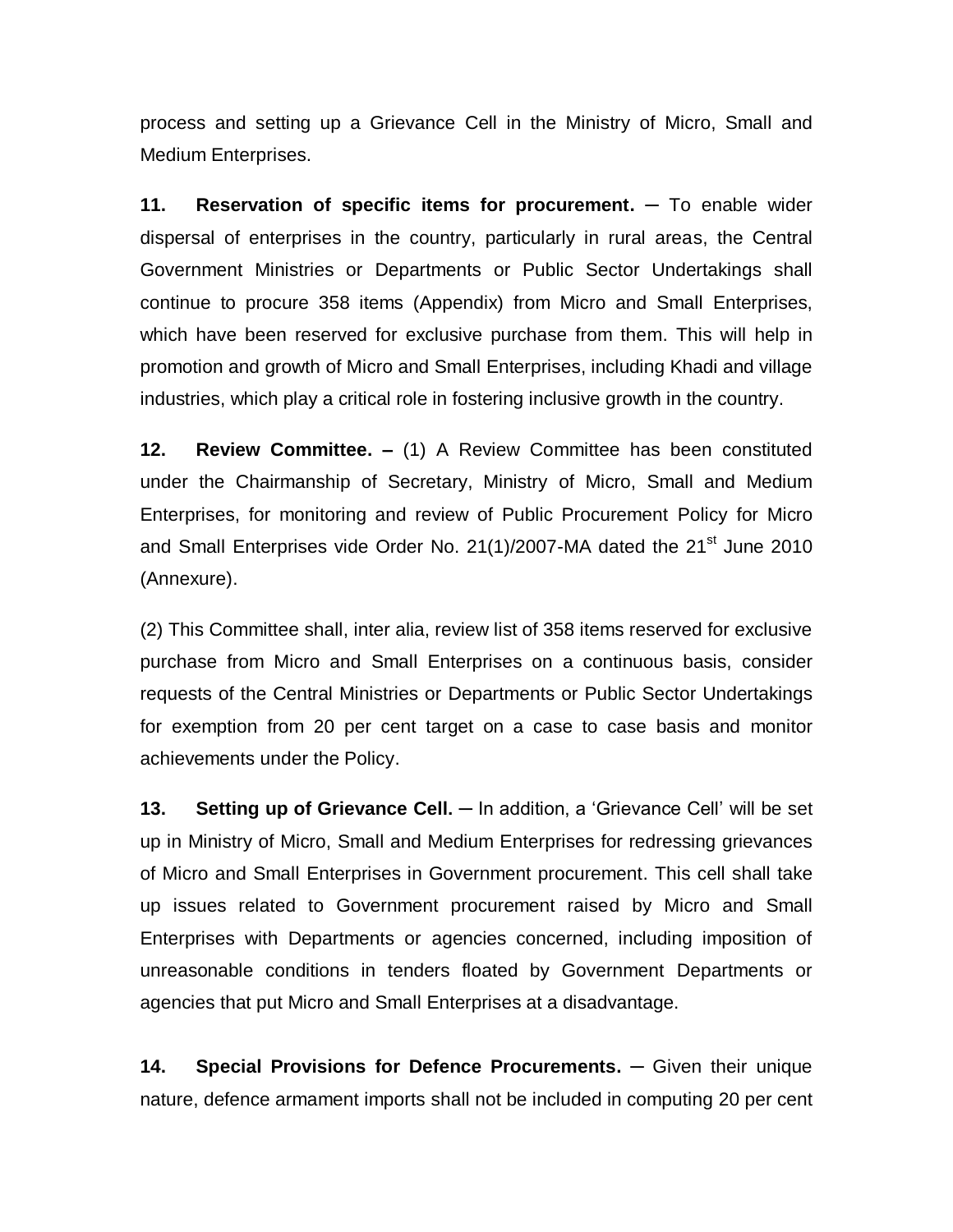goal for Ministry of Defence. In addition, defence equipments like weapon systems, missiles, etc. shall remain out of purview of such Policy of reservation.

**15. Monitoring of Goals. ─** The monitoring of goals set under the Policy shall be done, in so far as they relate to the Defence sector, by Ministry of Defence itself in accordance with suitable procedures to be established by them.

**16. Removal of difficulty. ─** Any difficulties experienced during the course of implementation of the above Policy shall be clarified by Ministry of Micro, Small and Medium Enterprises through suitable Press releases which would be kept on the public domain.

> **(AMARENDRA SINHA) Additional Secretary and Development Commissioner (MSME)**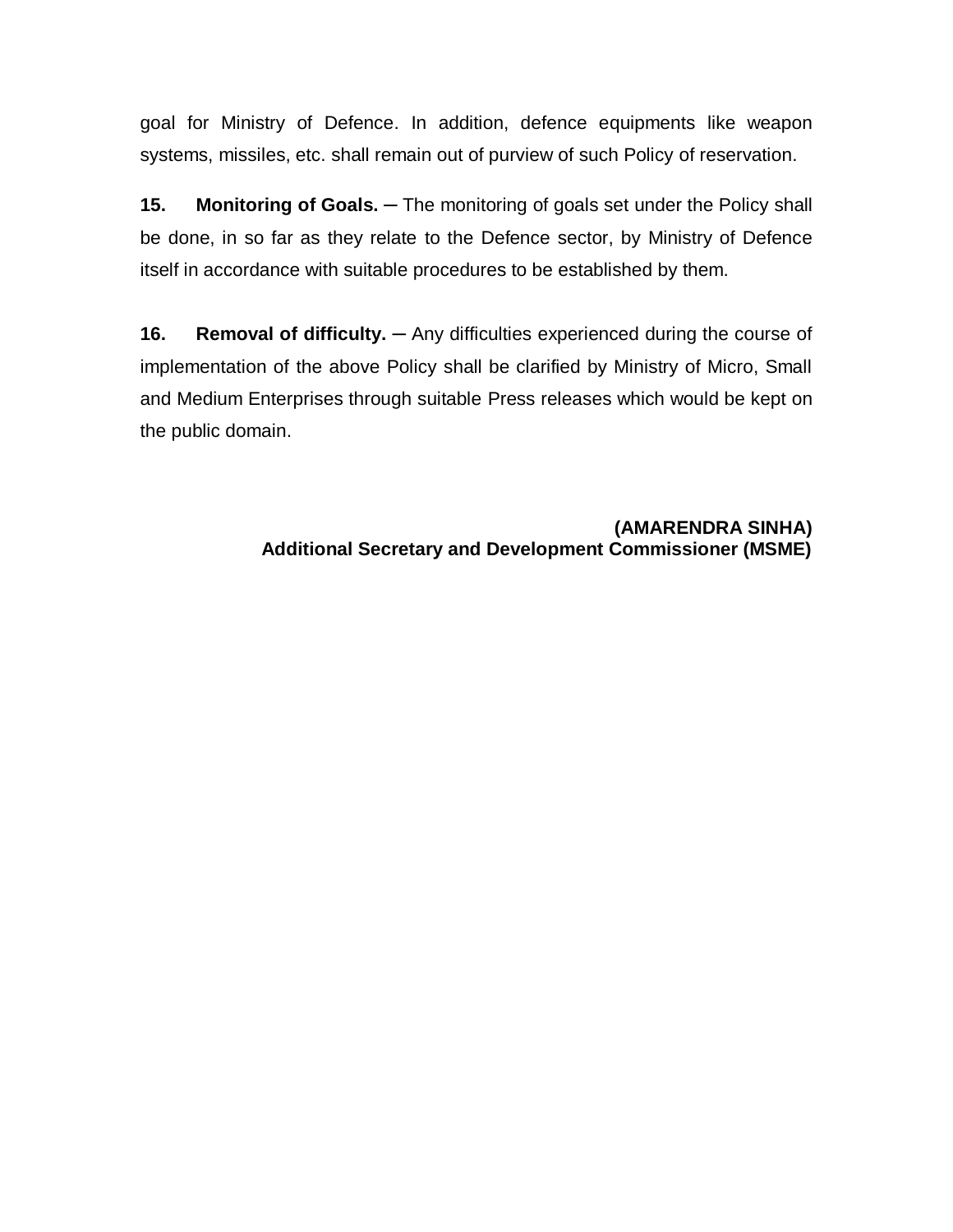#### **Annexure**

#### **No. 21(1)/2007-MA Government of India Ministry of Micro, Small and Medium Enterprises Office of the Development Commissioner (MSME) \*\*\*\*\*\***

'A' Wing, 7<sup>th</sup> Floor, Nirman Bhavan, New Delhi-110108 Dated:  $21<sup>st</sup>$  June, 2010

#### **ORDER**

### Subject: **Constitution of a Committee for monitoring and review of the Public Procurement Policy for Micro and Small Enterprises**

Pending approval of the new Public Procurement Policy for Micro and Small Enterprises (MSEs), a Committee is hereby constituted for looking into the applicability of some of the provisions of the proposed Policy in respect of select Central Ministries/Departments.. The Committee will be chaired by the Secretary, Ministry of Micro, Small and Medium Enterprises.

2. The composition of the Committee will be as follows:

| (i)    | Secretary,                                 | Chairman  |                         |
|--------|--------------------------------------------|-----------|-------------------------|
|        | Ministry of MSME                           |           |                         |
| (ii)   | Secretary,                                 | Member    |                         |
|        | <b>Planning Commission</b>                 |           |                         |
| (iv)   | Secretary,                                 | Member    |                         |
|        | Department of Public Enterprises           |           |                         |
| (v)    | Director General (Supplies and Disposals), | $\sim 10$ | Member                  |
|        | Department of Commerce,                    |           |                         |
| (vii)  | Ministry of Commerce and Industry          |           |                         |
| (viii) | <b>Additional Secretary and</b>            |           | <b>Member Secretary</b> |
|        | Development Commissioner (MSME)            |           |                         |

- 3. The Committee will undertake the following functions:
	- (i) Consider the requests of the Central Ministries/Departments/PSUs for exemption, on a case to case basis, from the 20% target;
	- (ii) Review the list of 358 items (as per Appendix) reserved for exclusive purchase from the MSEs based on the feedback received from the Central Ministries/Departments/PSUs ;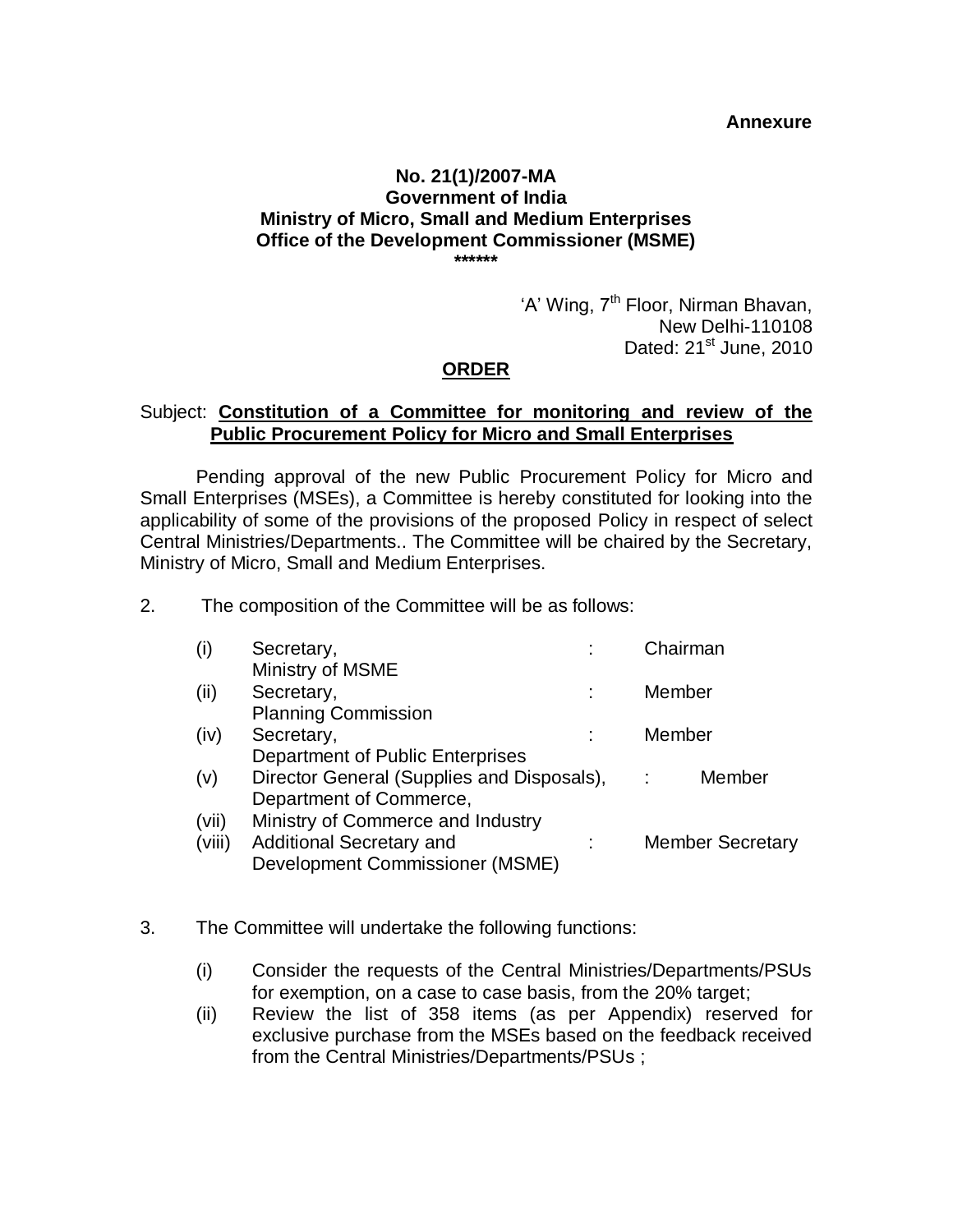- (iii) Review the grievances received from MSEs regarding Government procurement, including imposition of unreasonable conditions in the tenders floated by the Government Departments/PSUs; and
- (iv) Suggest special measures to be taken by the Central Ministries/Departments for enhancing their procurements from MSEs.

4. The Committee may co-opt any other Ministries/Departments of the Central Government as well as State Governments or invite any other expert/person associated/concerned with the MSMEs in its meetings, as and when required.

5. The Office of the Development Commissioner (MSME) will provide secretariat support to this Committee.

6. This issues with the approval of the Competent Authority.

 Sd/- **(Praveen Mahto) Additional Economic Adviser** Ph: 23062230, Fax: 23061611

## **To,**

## **All Members of the Committee**

Copy to:

- 1. Cabinet Secretariat (Shri V.P.Arora, Under Secretary), w.r.t. their O.M.No. 601/2/1/2009-Cab.III dated 24.02.2010
- 2. PS to Minister (MSME)
- 3. Sr. PPS to Secretary (MSME)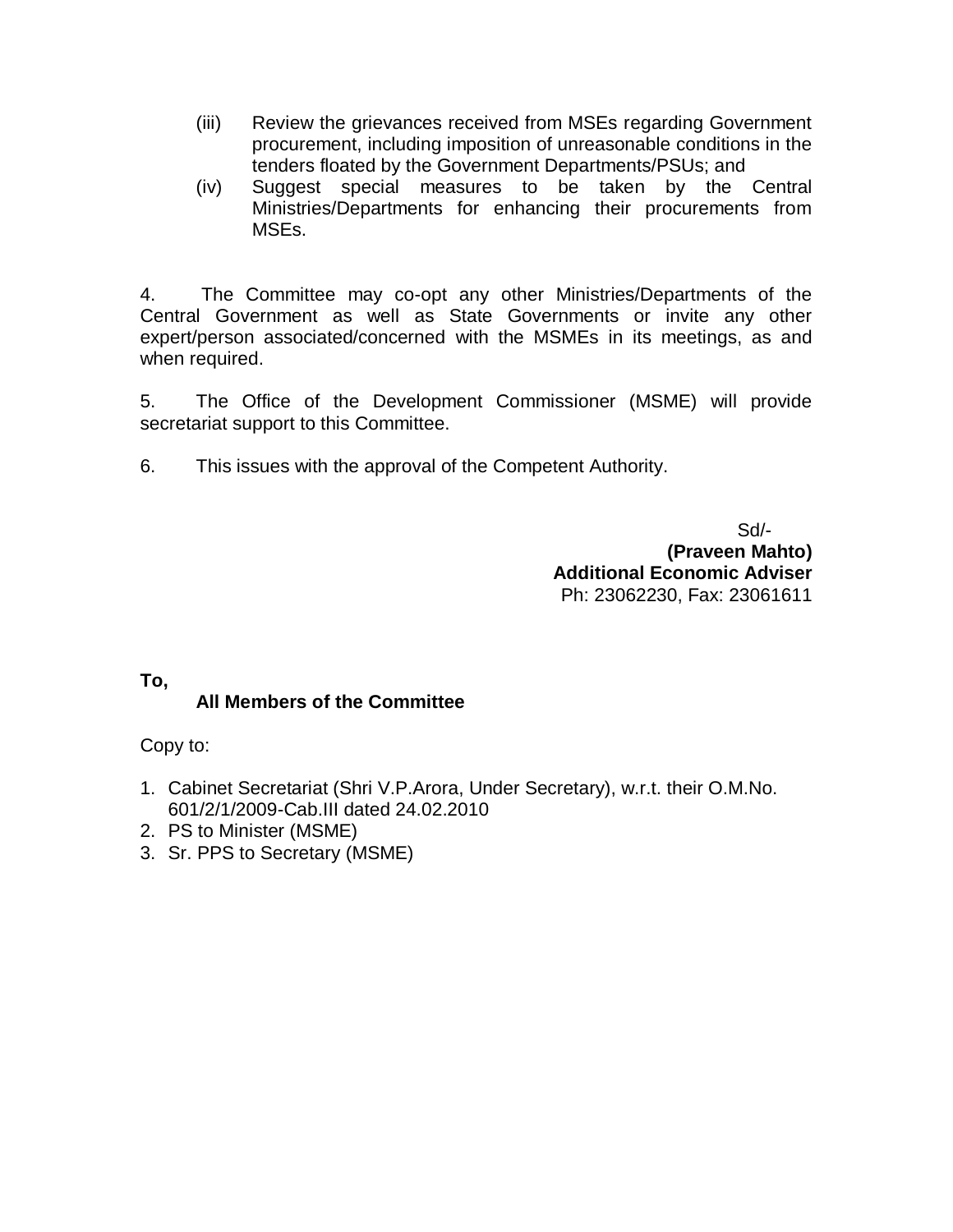### **LIST OF ITEMS RESERVED FOR PURCHASE FROM SMALL SCALE INDUSTRIAL UNITS INCLUDING HANDICRAFT SECTOR.**

# **Sl No. Item Description**

- 1. AAC/and ACSR Conductor upto 19 strands
- 2. Agricultural Implements
	- (a) Hand Operated tools and implements
	- (b) Animal driven implements
- 3. Air/Room Coolers
- 4. Aluminum builder's hardware
- 5. Ambulance stretcher
- 6. Ammeters/ohm meter/Volt meter (Electro magnetic upto Class I accuracy)
- 7. Anklets Web Khaki
- 8. Augur (Carpenters)
- 9. Automobile Head lights Assembly
- 10. Badges cloth embroidered and metals
- 11. Bags of all types i.e. made of leather, cotton, canvas and jute etc. including kit bags, mail bags, sleeping bags and water-proof bag.
- 12. Bandage cloth
- 13. Barbed Wire
- 14. Basket cane (Procurement can also be made from State Forest Corpn. and State Handicrafts Corporation)
- 15. Bath tubs
- 16. Battery Charger
- 17. Battery Eliminator
- 18. Beam Scales (upto 1.5 tons)
- 19. Belt leather and straps
- 20. Bench Vices
- 21. Bituminous Paints
- 22. Blotting Paper
- 23. Bolts and Nuts
- 24. Bolts Sliding
- 25. Bone Meal
- 26. Boot Polish
- 27. Boots and Shoes of all types including canvas shoes
- 28. Bowls
- 29. Boxes Leather
- 30. Boxes made of metal
- 31. Braces
- 32. Brackets other than those used in Railways
- 33. Brass Wire
- 34. Brief Cases (other than moulded luggage)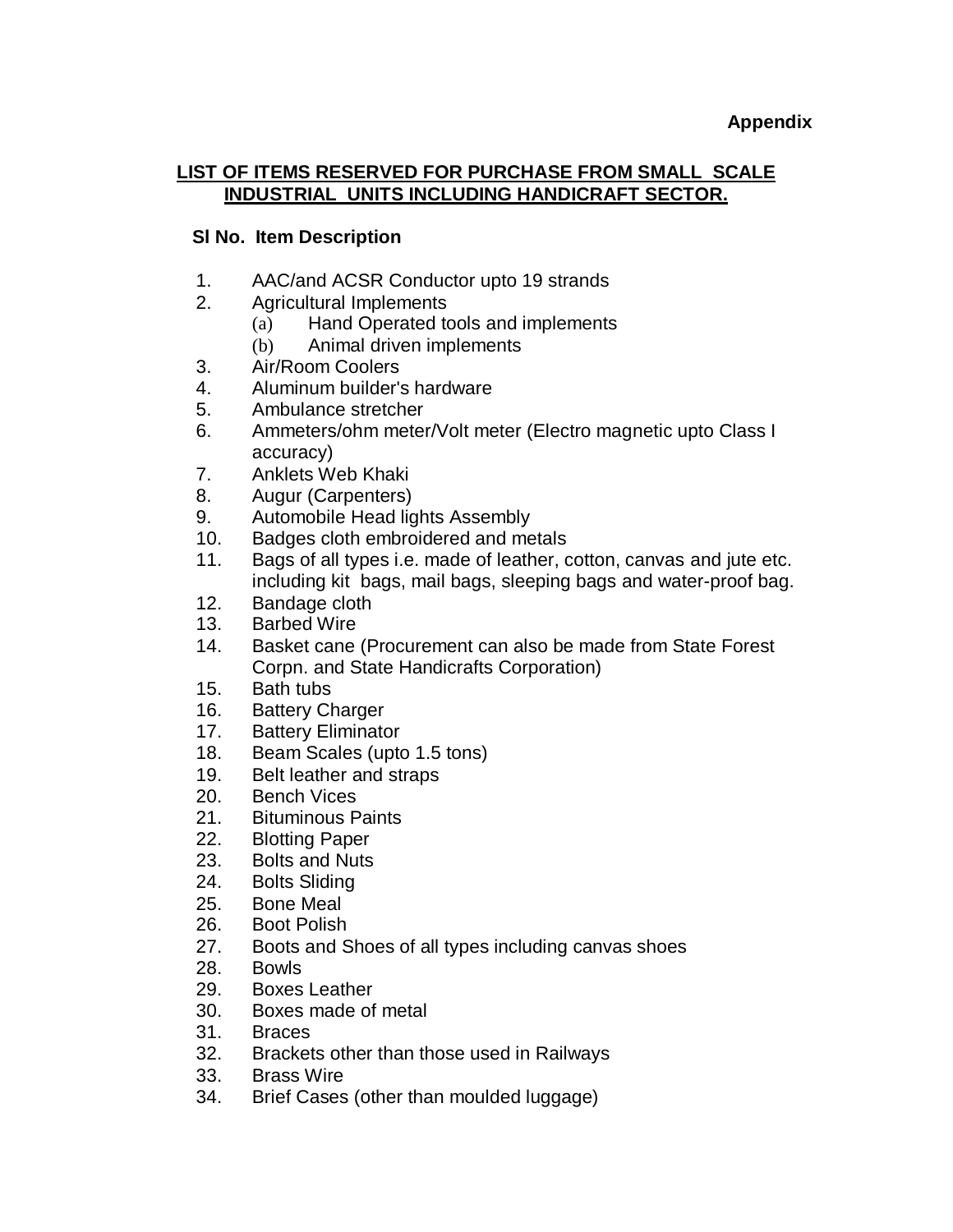- 35. Brooms
- 36. Brushes of all types
- 37. Buckets of all types
- 38. Button of all types
- 39. Candle Wax Carriage
- 40. Cane Valves/stock valves (for water fittings only)
- 41. Cans metallic (for milk and measuring)
- 42. Canvas Products :
	- (a) Water Proof Deliver, Bags to spec. No. IS 1422/70
	- (b) Bonnet Covers and Radiators Muff. to spec. Drg. Lv 7/NSN/IA/130295
- 43. Capes Cotton and Woollen
- 44. Capes Waterproof
- 45. Castor Oil
- 46. Ceiling roses upto 15 amps
- 47. Centrifugal steel plate blowers
- 48. Centrifugal Pumps suction and delivery 150 mm. x 150 mm
- 49. Chaff Cutter Blade
- 50. Chains lashing
- 51. Chappals and sandals
- 52. Chamois Leather
- 53. Chokes for light fitting
- 54. Chrome Tanned leather (Semi-finished Buffalo and Cow)
- 55. Circlips
- 56. Claw Bars and Wires
- 57. Cleaning Powder
- 58. Clinical Thermometers
- 59. Cloth Covers
- 60. Cloth Jaconet
- 61. Cloth Sponge
- 62. Coir fibre and Coir yarn
- 63. Coir mattress cushions and matting
- 64. Coir Rope hawserlaid
- 65. Community Radio Receivers
- 66. Conduit pipes
- 67. Copper nail
- 68. Copper Napthenate
- 69. Copper sulphate
- 70. Cord Twine Maker
- 71. Cordage Others
- 72. Corrugated Paper Board and Boxes
- 73. Cotton Absorbent
- 74. Cotton Belts
- 75. Cotton Carriers
- 76. Cotton Cases
- 77. Cotton Cord Twine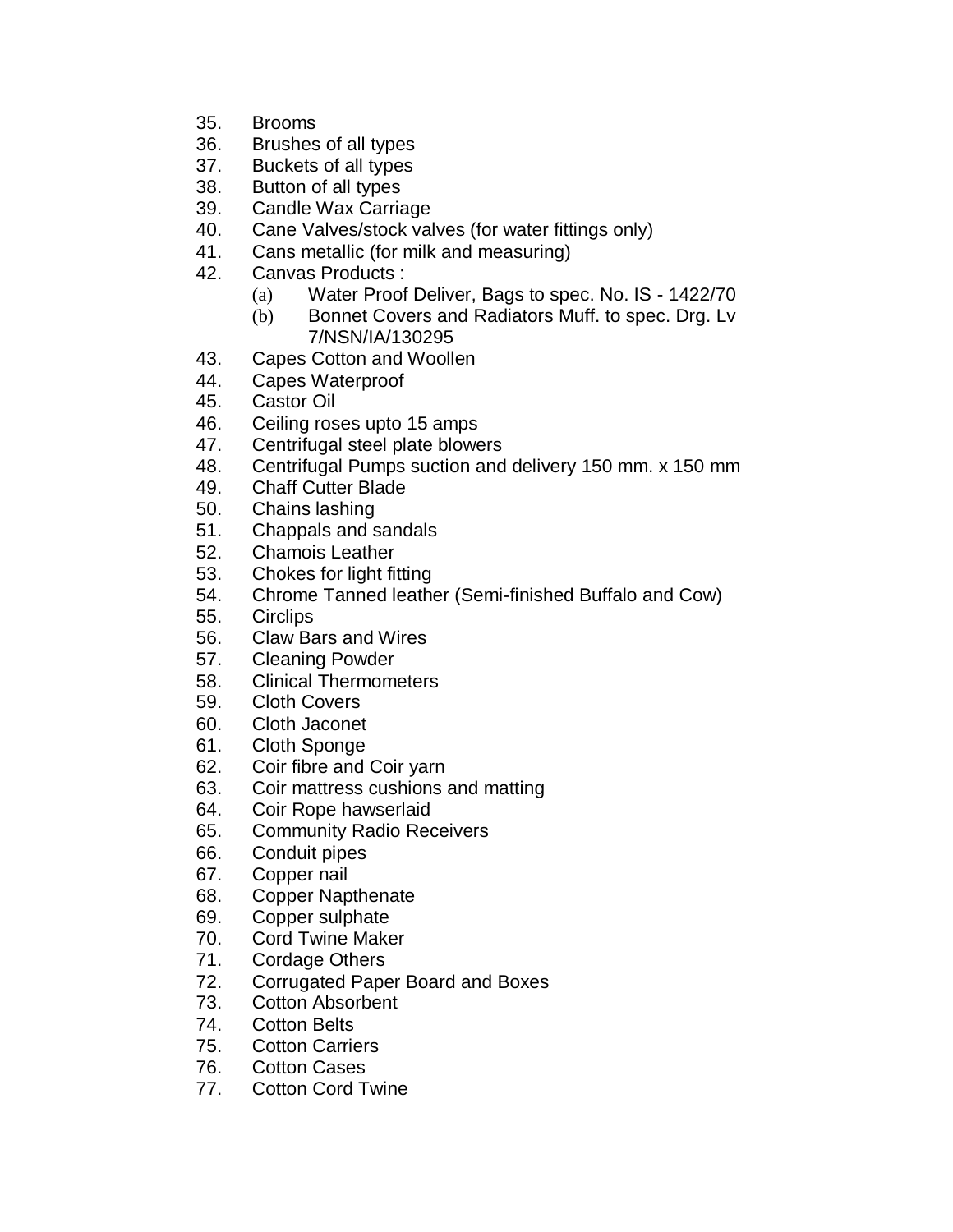- 78. Cotton Hosiery
- 79. Cotton Packs
- 80. Cotton Pouches
- 81. Cotton Ropes
- 82. Cotton Singlets
- 83. Cotton Sling
- 84. Cotton Straps
- 85. Cotton tapes and laces
- 86. Cotton Wool (Non absorbent)
- 87. Crates Wooden and plastic
- 88. (a) Crucibles upto No. 200
	- (b) Crucibles Graphite upto No. 500
	- (c) Other Crucibles upto 30 kgs.
- 89. Cumblies and blankets
- 90. Curtains mosquito
- 91. Cutters
- 92. Dibutyl phthalate
- 93. Diesel engines upto 15 H.P
- 94. Dimethyl Phthalate
- 95. Disinfectant Fluids
- 96. Distribution Board upto 15 amps
- 97. Domestic Electric appliances as per BIS Specifications:- - Toaster Electric, Elect. Iron, Hot Plates, Elect. Mixer, Grinders, Room heaters and convectors and ovens
- 98. Domestic (House Wiring) P.V.C. Cables and Wires (Aluminum) Conforming to the prescribed BIS Specifications and upto 10.00 mm sq. nominal cross section
- 99. Drawing and Mathematical Instruments
- 100. Drums and Barrels
- 101. Dust Bins
- 102. Dust Shield leather
- 103. Dusters Cotton all types except the items required in Khadi
- 104. Dyes :
	- (a) Azo Dyes (Direct and Acid)
	- (b) Basic Dyes
- 105. Electric Call bells/buzzers/door bells
- 106. Electric Soldering Iron
- 107. Electric Transmission Line Hardware items like steel cross bars, cross arms clamps arching horn, brackets, etc
- 108. Electronic door bell
- 109. Emergency Light (Rechargeable type)
- 110. Enamel Wares and Enamel Utensils
- 111. Equipment camouflage Bamboo support
- 112. Exhaust Muffler
- 113. Expanded Metal
- 114. Eyelets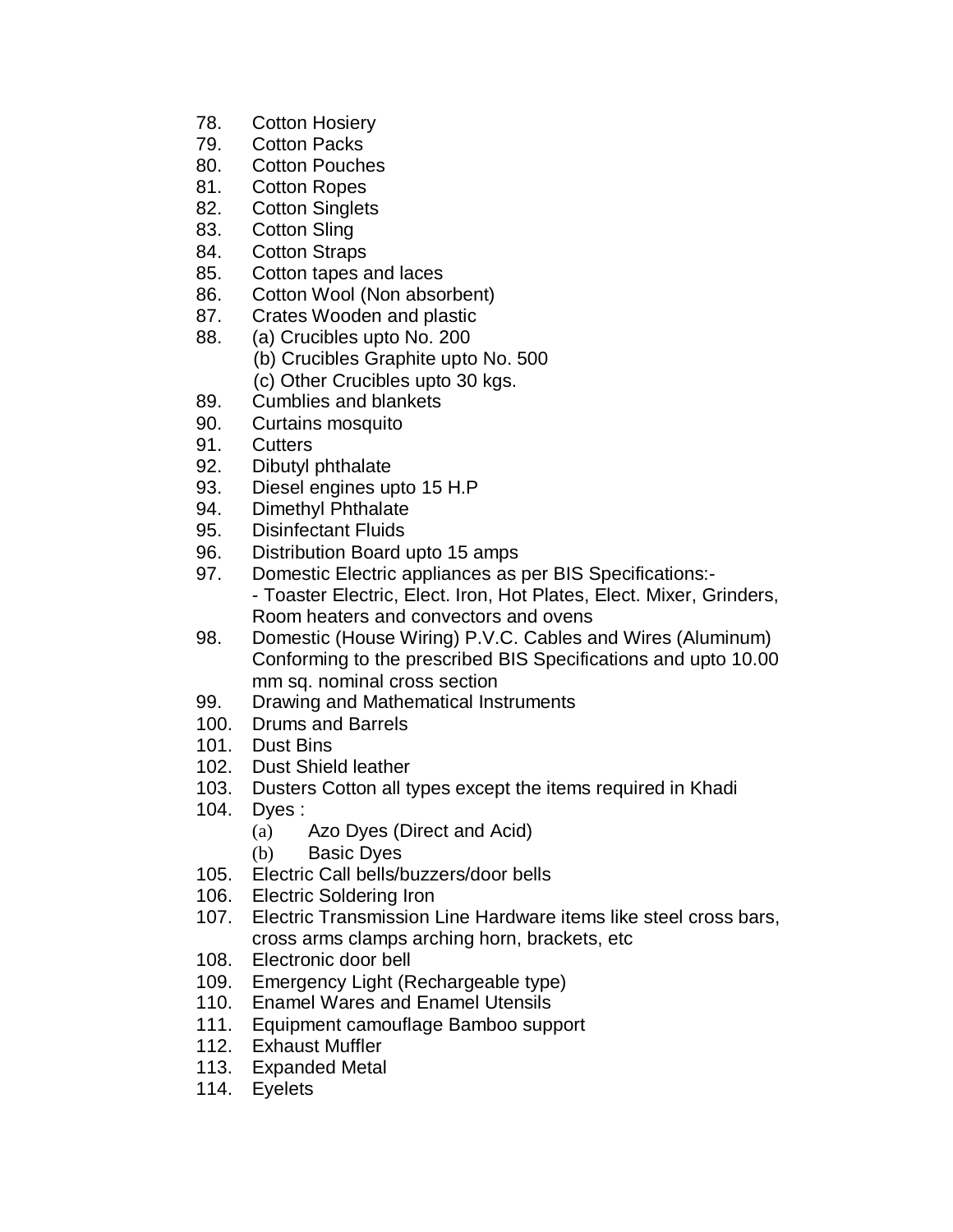- 115. Film Polythene including wide width film
- 116. Film spools and cans
- 117. Fire Extinguishers (wall type)
- 118. Foot Powder
- 119. French polish
- 120. Funnels
- 121. Fuse Cut outs
- 122. Fuse Unit
- 123. Garments (excluding supply from Indian Ordnance Factories)
- 124. Gas mantels
- 125. Gauze cloth
- 126. Gauze surgical all types
- 127. Ghamellas (Tasllas)
- 128. Glass Ampules
- 129. Glass and Pressed Wares
- 130. Glue
- 131. Grease Nipples and Grease guns
- 132. Gun cases
- 133. Gun Metal Bushes
- 134. Gumtape
- 135. Hand drawn carts of all types
- 136. Hand gloves of all types
- 137. Hand Lamps Railways
- 138. Hand numbering machine
- 139. Hand pounded Rice (polished and unpolished)
- 140. Hand presses
- 141. Hand Pump
- 142. Hand Tools of all types
- 143. Handles wooden and bamboo (Procurement can also be made from State Forest Corpn. and State Handicrafts Corporation)
- 144. Harness Leather
- 145. Hasps and Staples
- 146. Haver Sacks
- 147. Helmet Non-Metallic
- 148. Hide and country leather of all types
- 149. Hinges
- 150. Hob nails
- 151. Holdall
- 152. Honey
- 153. Horse and Mule Shoes
- 154. Hydraulic Jacks below 30 ton capacity
- 155. Insecticides Dust and Sprayers (Manual only)
- 156. Invalid wheeled chairs.
- 157. Invertor domestic type upto 5 KVA
- 158. Iron (dhobi)
- 159. Key board wooden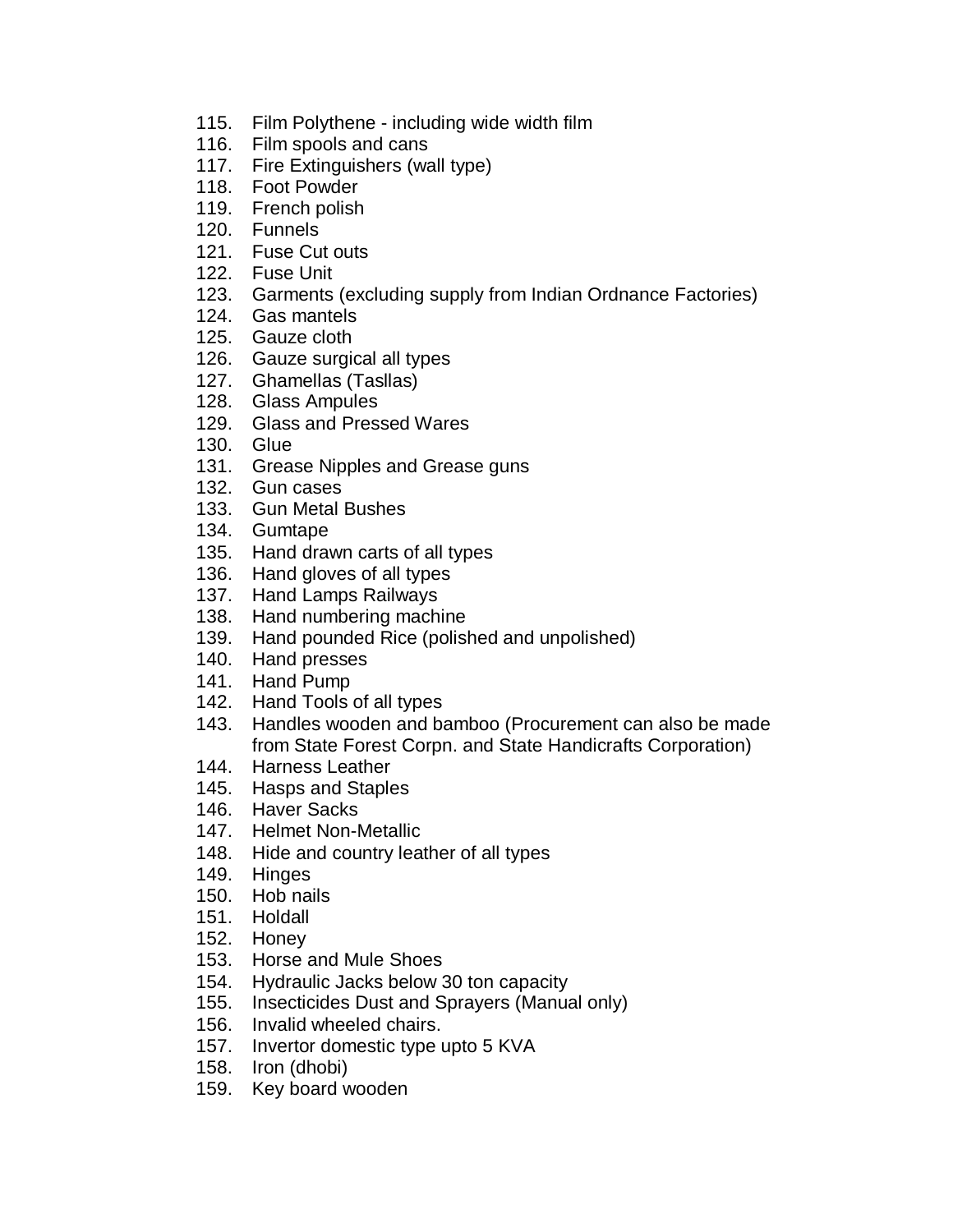- 160. Kit Boxes
- 161. Kodali
- 162. Lace leather
- 163. Lamp holders
- 164. Lamp signal
- 165. Lanterns Posts and bodies
- 166. Lanyard
- 167. Latex foam sponge
- 168. Lathies
- 169. Letter Boxes
- 170. Lighting Arresters upto 22 kv
- 171. Link Clip
- 172. Linseed Oil
- 173. Lint Plain
- 174. Lockers
- 175. Lubricators
- 176. L.T. Porcelain KITKAT and Fuse Grips
- 177. Machine Screws
- 178. Magnesium Sulphate
- 179. Mallet Wooden
- 180. Manhole covers
- 181. Measuring Tapes and Sticks
- 182. Metal clad switches (upto 30 Amps)
- 183. Metal Polish
- 184. Metallic containers and drums other than N.E.C. (Not elsewhere classified)
- 185. Metric weights
- 186. Microscope for normal medical use
- 187. Miniature bulbs (for torches only)
- 188. M.S. Tie Bars
- 189. Nail Cutters
- 190. Naphthalene Balls
- 191. Newar
- 192. Nickel Sulphate
- 193. Nylon Stocking
- 194. Nylon Tapes and Laces
- 195. Oil Bound Distemper
- 196. Oil Stoves (Wick stoves only)
- 197. Pad locks of all types
- 198. Paint remover
- 199. Palma Rosa Oil
- 200. Palmgur
- 201. Pans Lavatory Flush
- 202. Paper conversion products- paper bags, envelops, Ice-cream cup, paper cup and saucers and paper Plates
- 203. Paper Tapes (Gummed)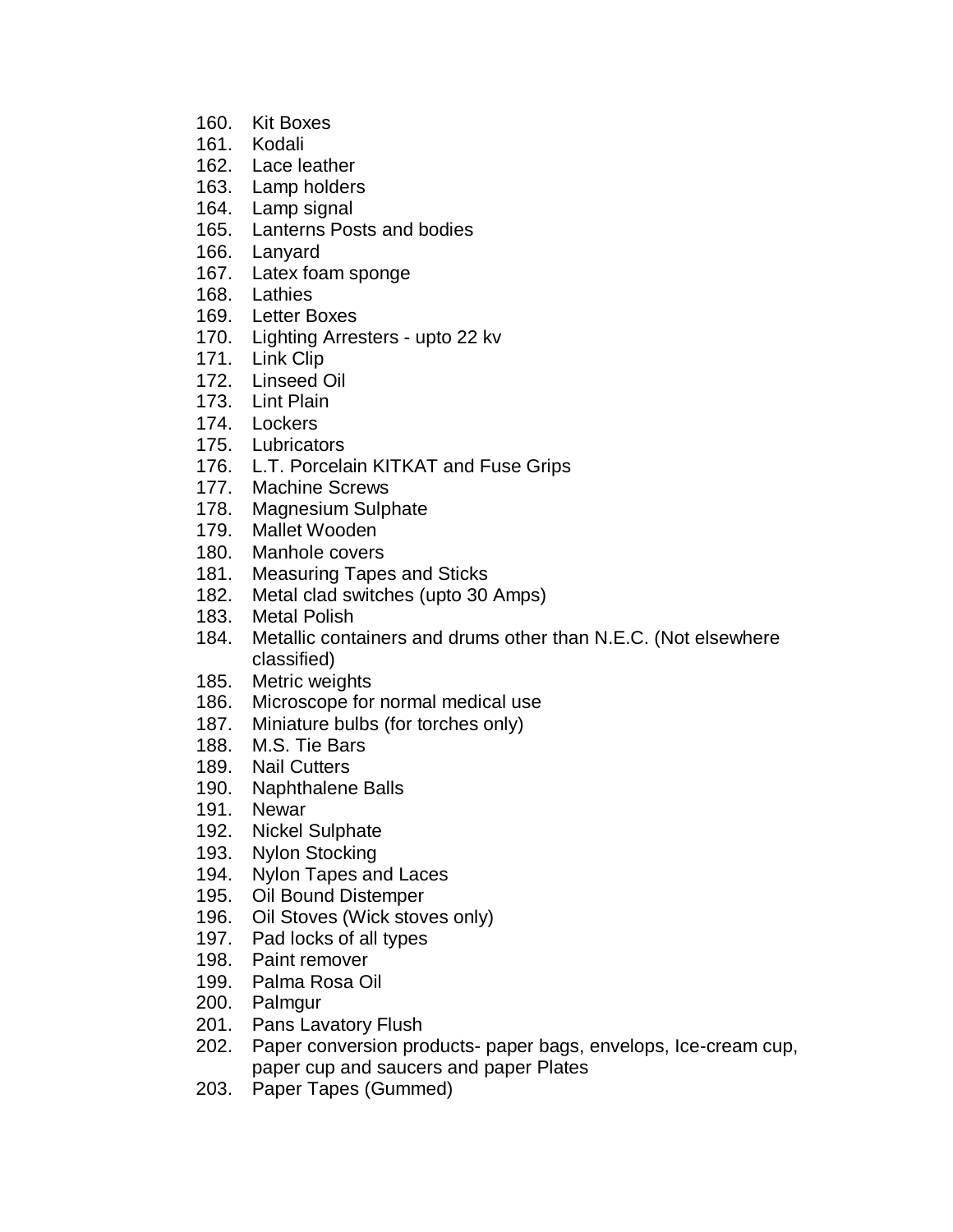- 204. Pappads
- 205. Pickles and Chutney
- 206. Piles fabric
- 207. Pillows
- 208. Plaster of Paris
- 209. Plastic Blow Moulded Containers upto 20 litre excluding Poly Ethylene Terphthalate (PET) Containers
- 210. Plastic cane
- 211. Playing Cards
- 212. Plugs and Sockets electric upto 15 Amp
- 213. Polythene bags
- 214. Polythene Pipes
- 215. Post Picket (Wooden)
- 216. Postal Lead seals
- 217. Potassium Nitrate
- 218. Pouches
- 219. Pressure Die Casting upto 0.75 kg
- 220. Privy Pans
- 221. Pulley Wire
- 222. PVC footwears
- 223. PVC pipes upto 110 mm
- 224. PVC Insulated Aluminium Cables (upto 120 sq. mm) (ISS:694)
- 225. Quilts, Razais
- 226. Rags
- 227. Railway Carriage light fittings
- 228. Rakes Ballast
- 229. Razors
- 230. RCC Pipes upto 1200 mm. dia
- 231. RCC Poles Prestressed
- 232. Rivets of all types
- 233. Rolling Shutters
- 234. Roof light Fittings
- 235. Rubber Balloons
- 236. Rubber Cord
- 237. Rubber Hoses (Unbranded)
- 238. Rubber Tubing (Excluding braided tubing)
- 239. Rubberised Garments Cap and Caps etc
- 240. Rust/Scale Removing composition
- 241. Safe meat and milk
- 242. Safety matches
- 243. Safety Pins (and other similar products like paper pins, staples pins etc.)
- 244. Sanitary Plumbing fittings
- 245. Sanitary Towels
- 246. Scientific Laboratory glass wares (Barring sophisticated items)
- 247. Scissors cutting (ordinary)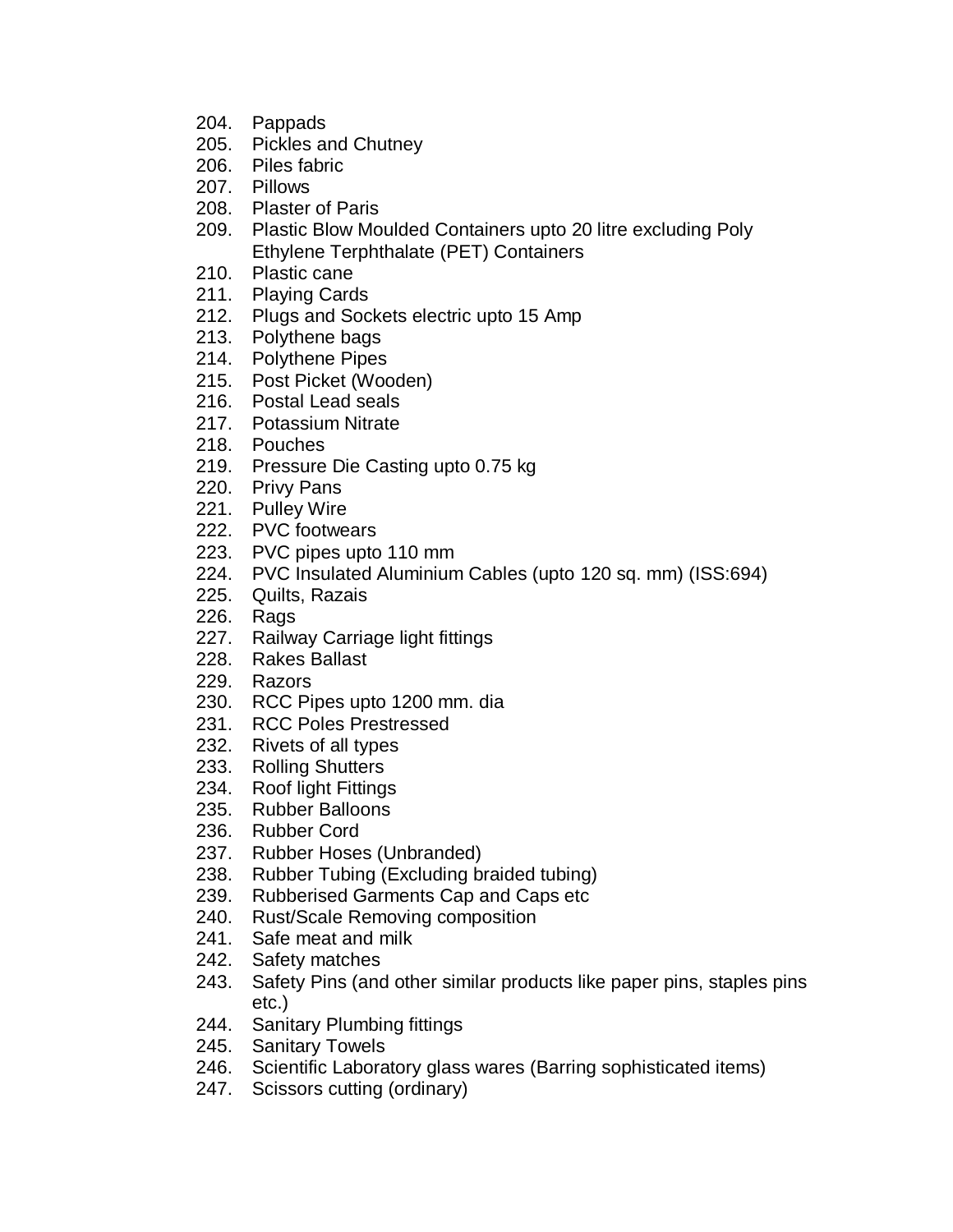- 248. Screws of all types including High Tensile
- 249. Sheep skin all types
- 250. Shellac
- 251. Shoe laces
- 252. Shovels
- 253. Sign Boards painted
- 254. Silk ribbon
- 255. Silk Webbing
- 256. Skiboots and shoes
- 257. Sluice Valves
- 258. Snapfastner (Excluding 4 pcs. ones)
- 259. Soap Carbolic
- 260. Soap Curd
- 261. Soap Liquid
- 262. Soap Soft
- 263. Soap washing or laundary soap
- 264. Soap Yellow
- 265. Socket/pipes
- 266. Sodium Nitrate
- 267. Sodium Silicate
- 268. Sole leather
- 269. Spectacle frames
- 270. Spiked boot
- 271. Sports shoes made out of leather (for all Sports games)
- 272. Squirrel Cage Induction Motors upto and including 100 KW440 volts 3 phase
- 273. Stapling machine
- 274. Steel Almirah
- 275. Steel beds stead
- 276. Steel Chair
- 277. Steel desks
- 278. Steel racks/shelf
- 279. Steel stools
- 280. Steel trunks
- 281. Steel wool
- 282. Steel and aluminium windows and ventilators
- 283. Stockinet
- 284. Stone and stone quarry rollers
- 285. Stoneware jars
- 286. Stranded Wire
- 287. Street light fittings
- 288. Student Microscope
- 289. Studs (excluding high tensile)
- 290. Surgical Gloves (Except Plastic)
- 291. Table knives (Excluding Cutlery)
- 292. Tack Metallic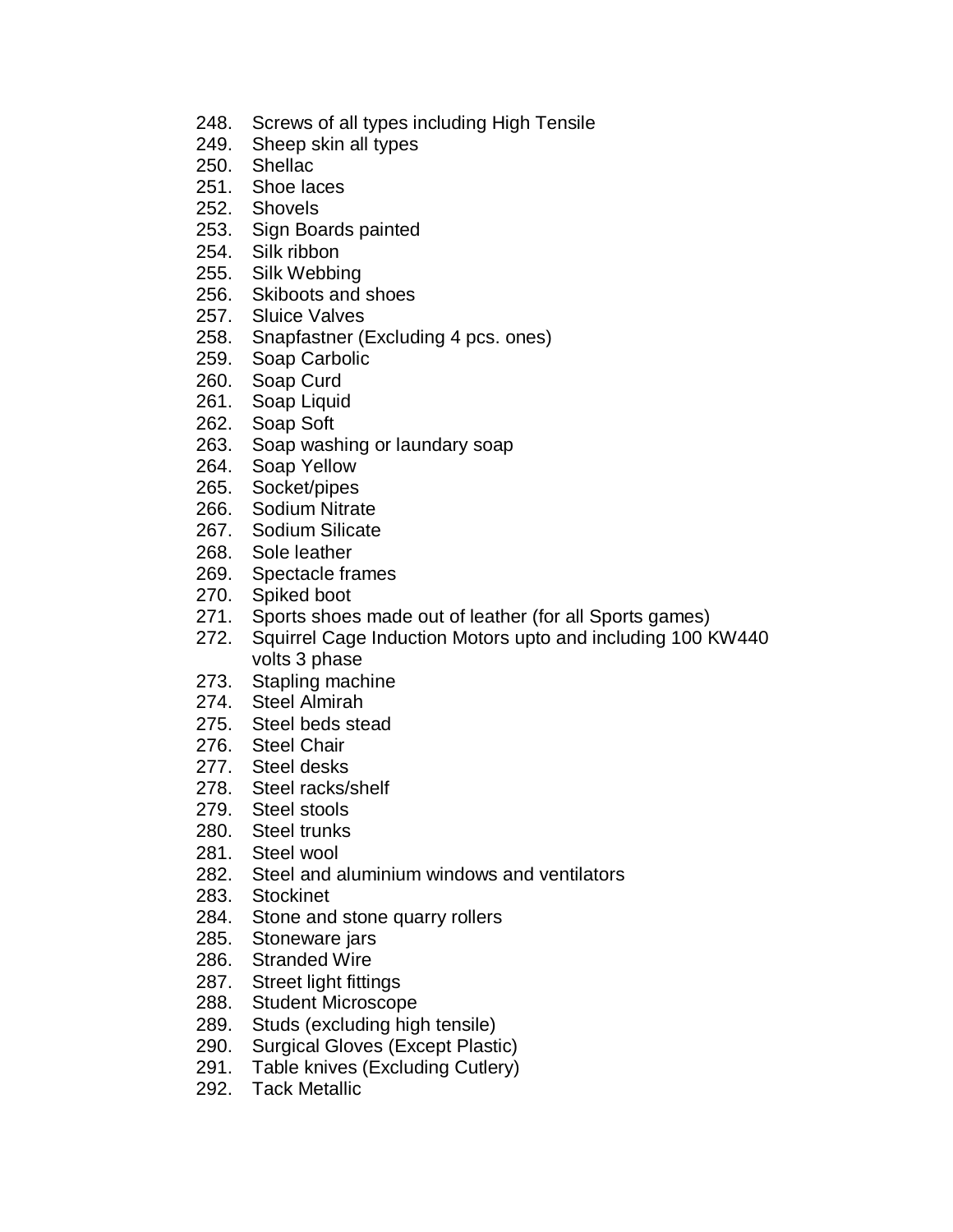- 293. Taps
- 294. Tarpaulins
- 295. Teak fabricated round blocks
- 296. Tent Poles
- 297. Tentage Civil/Military and Salitah Jute for Tentage
- 298. Textiles manufactures other than N.E.C. (not elsewhere classified)
- 299. Tiles
- 300. Tin Boxes for postage stamp
- 301. Tin can unprinted upto 4 gallons capacity (other than can O.T.S.)
- 302. Tin Mess
- 303. Tip Boots
- 304. Toggle Switches
- 305. Toilet Rolls
- 306. Transformer type welding sets conforming to IS:1291/75 (upto 600 amps)
- 307. Transistor Radio upto 3 band
- 308. Transistorised Insulation Testers
- 309. Trays
- 310. Trays for postal use
- 311. Trolley
- 312. Trollies drinking water
- 313. Tubular Poles
- 314. Tyres and Tubes (Cycles)
- 315. Umbrellas
- 316. Utensils all types
- 317. Valves Metallic
- 318. Varnish Black Japan
- 319. Voltage Stablisers including C.V.T's
- 320. Washers all types
- 321. Water Proof Covers
- 322. Water Proof paper
- 323. Water tanks upto 15,000 litres capacity
- 324. Wax sealing
- 325. Waxed paper
- 326. Weighing Scale
- 327. Welded Wire mash
- 328. Wheel barrows
- 329. Whistle
- 330. Wicks cotton
- 331. Wing Shield Wipers (Arms and Blades only)
- 332. Wire brushes and Fibre Brushes
- 333. Wire Fencing and Fittings
- 334. Wire nails and Horse shoe nails
- 335. Wire nettings of gauze thicker than 100 mesh size
- 336. Wood Wool
- 337. Wooden ammunition boxes